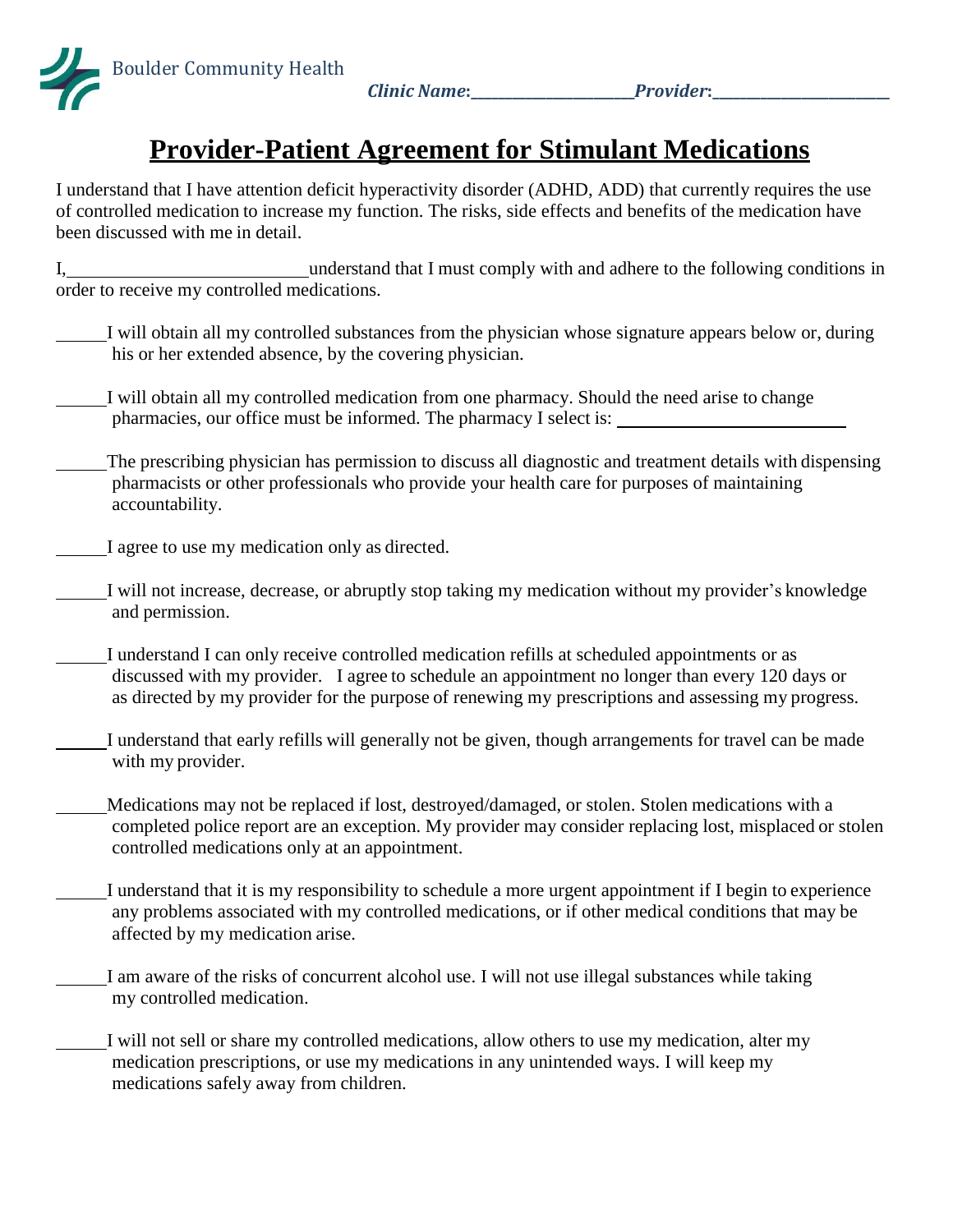*Clinic Name***:\_\_\_\_\_\_\_\_\_\_\_\_\_\_\_\_\_\_\_\_\_\_\_\_***Provider***:\_\_\_\_\_\_\_\_\_\_\_\_\_\_\_\_\_\_\_\_\_\_\_\_\_\_**

I will notify my provider if I intend on becoming pregnant or become pregnant.

Absolutely no use of alcohol or illegal substances will occur while driving.

I understand that my provider may choose to discontinue my controlled medication if he/she believes that my ADHD or ADD is not improving, my medication usage is escalating, my functional ability is notincreasing or if I begin to experience unacceptable side effects.

## **Notice of Risk**

The use of controlled substances may be associated with certain risk such as, but not limited to:

Central nervous system: jitteriness, sleep disturbance, tension, psychomotor restlessness, and emotional lability.

Cardiovascular: blood pressure elevation, tachycardia, arrhythmia, palpitations.

Gastrointestinal: weight loss, poor growth, anorexia.

Dermatological: itching and rash.

Endocrine and metabolic: hot flashes, increased thirst, weight loss.

Urinary: erectile dysfunction.

Drug Interactions with or altering the effect of other medications cannot be reliably predicted.

Addiction (abuse): This refers to abnormal behavior directed towards acquiring or using drugs in a nonmedically supervised manner. Patients with a history of alcohol and/or drug abuse are at increased risk for developing addiction.

Allergic reactions are possible with any medication. This usually occurs early after initiation of the medication. Most side effects are transient and can be controlled by continued therapy or the use of other medications.

## **I understand the risks and benefits of taking this stimulant and agree to the terms above.**